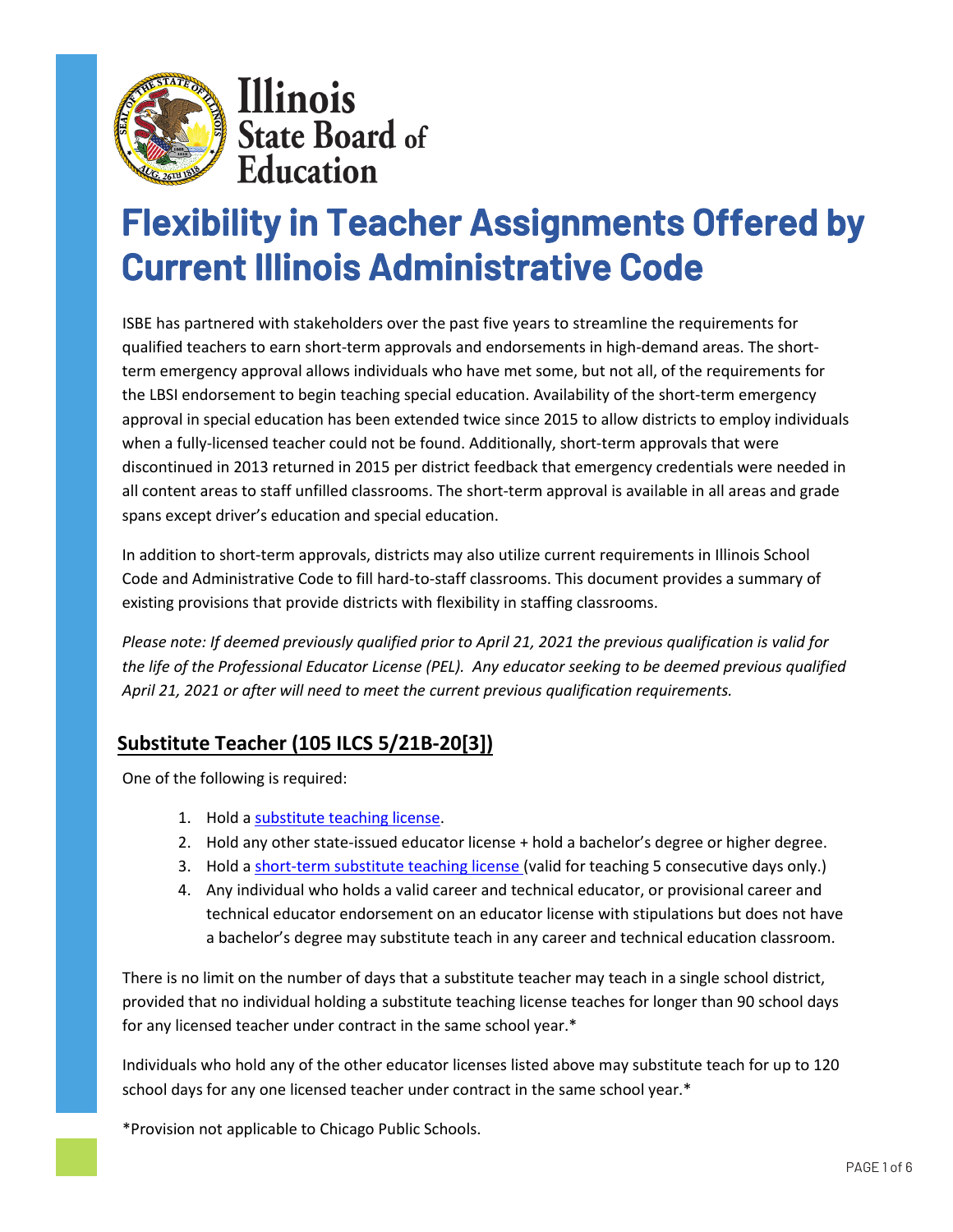#### **Self-Contained General Education in Birth-Grade 2 – (23 IAC 235.20)**

To be assigned to teach early childhood [education \(self-contained general education\),](https://www.isbe.net/Pages/Professional-Educator-License-Teaching-Endorsements.aspx) an individual must hold a professional educator license and meet one of the following qualifications:

- 1. Hold a professional educator license endorsed fo[r early childhood education \(self-contained](https://www.isbe.net/Documents/235ARK.pdf) [general education\) v](https://www.isbe.net/Documents/235ARK.pdf)alid for the grades to be taught.
- 2. Hold a [short-term approval](https://www.isbe.net/Pages/educator-licensure-approvals.aspx) valid for early childhood education (self-contained general education.)
- 3. Hold a professional educator license endorsed fo[r early childhood special](https://www.isbe.net/Documents/235ARK.pdf) education (self[contained general education\) v](https://www.isbe.net/Documents/235ARK.pdf)alid for the grades to be taught.

Note that grade ranges for early childhood education and elementary education overlap. An educator's license must be valid for the grade range to be served in self-contained general education.

Exceptions exist for assignments of reading teachers, reading specialists, library information specialists, and teachers in ESL, bilingual education, and special education. See requirements for these roles in each position's unique section within this document.

#### **Self-Contained General Education in Grades K-9 or 1-6 – (23 IAC 1.710)**

To be assigned to teach [elementary education \(self-contained general education\),](https://www.isbe.net/Pages/Professional-Educator-License-Teaching-Endorsements.aspx) an individual must hold a professional educator license and meet one of the following qualifications:

- 1. Hold an elementary [education \(self-contained general education\) e](https://www.isbe.net/Pages/Professional-Educator-License-Teaching-Endorsements.aspx)ndorsement for grades K-9 or 1-6. The educator is qualified to teach within the grade range of the endorsement.
- 2. Hold a short-term approval valid for [elementary education \(self-contained general education\)](https://www.isbe.net/Pages/Professional-Educator-License-Teaching-Endorsements.aspx)
- 3. Meet the predecessor requirements at a time when they were applicable.
	- a. If licensed prior to July 1, 2004, each educator must hold a valid certificate for the grade level assigned and have 16 semester hours of coursework in the required instructional areas. Note that grade ranges for early childhood education and elementary education overlap. An educator's license must be valid for the grade range to be served in selfcontained general education.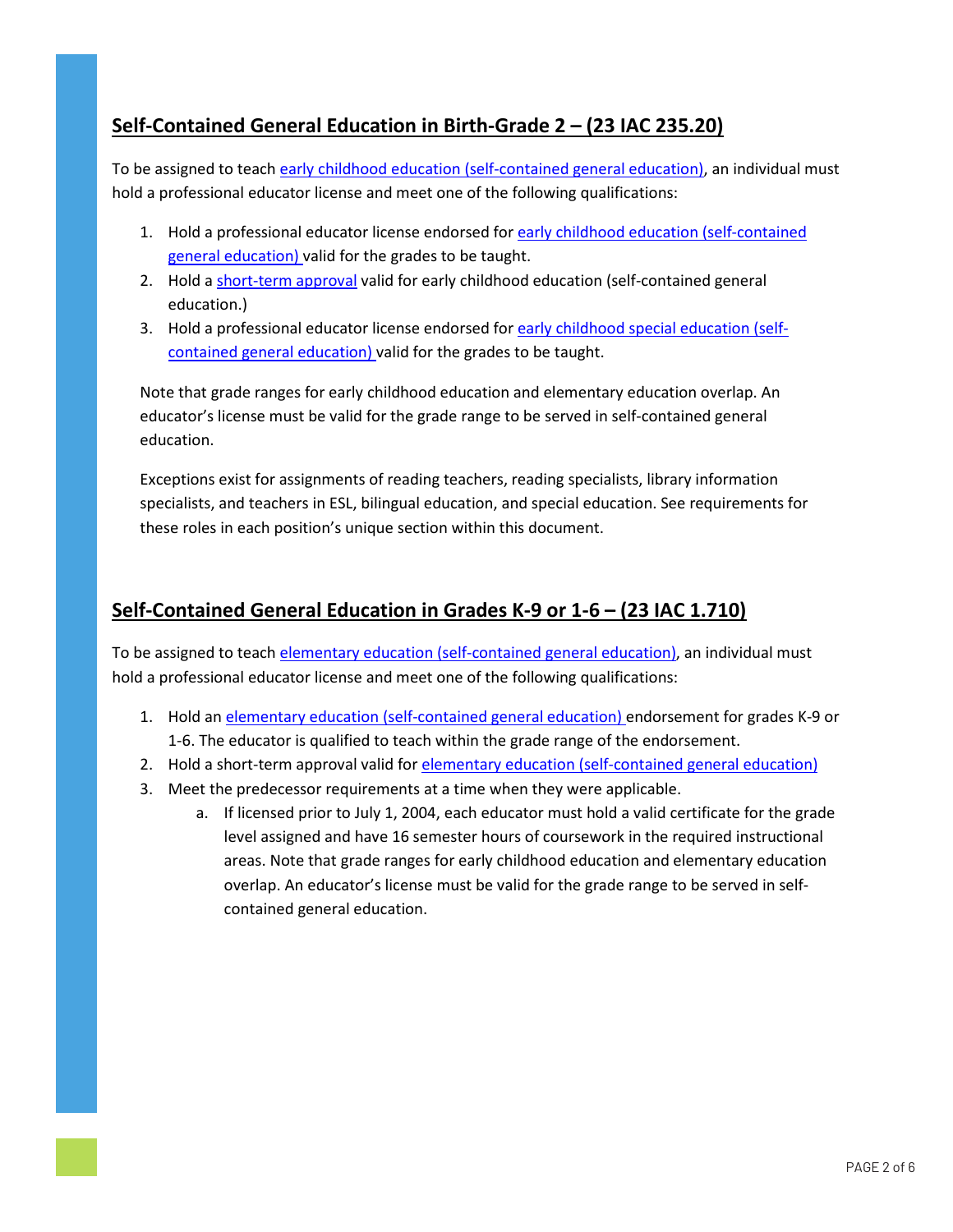#### **Departmentalized Subjects for Grades K-5—(IAC 1.710)**

To be assigned to teach a specific departmentalized subject in any of the grades K-5, an educator must hold a professional educator license endorsed in teaching for the grades to be served, plus have completed one course in the departmentalized subject to be taught.

Exceptions exist for assignments of reading teachers, reading specialists, library information specialists, and teachers in ESL, bilingual education, and special education. See requirements for these roles in each position's unique section within this document.

#### **Departmentalized Subjects in Grades 6-8—(23 IAC 1.720)**

To be assigned to teac[h departmentalized subjects in the middle grades,](https://www.isbe.net/Documents/ONEARK.pdf) an individual must hold a professional educator license and meet one of the following qualifications:

- 1. For major teaching assignments (subjects taught for more time than any other subject) hold a junior high endorsement for the subject being taught, and have completed 5 semester hours of coursework for any subject that is (minor teaching assignment.)
- 2. Hold a middle school or middle grades endorsement for any major teaching subject (subject taught for the majority of the day) and have completed 5 semester hours of coursework for any minor teaching assignment (subject[s] that are not the major teaching assignment.)
- 3. Hold a short-term approval valid for the grades and the subject to be taught
- 4. Meets the predecessor requirements at a time when they were applicable, as confirmed by the employing district's verification of the individual's qualifications.

Exceptions exist for teaching assignments of reading teachers, reading specialists, library information specialists, and teachers in ESL, bilingual education, and special education. See requirements for these roles in each position's unique section within this document.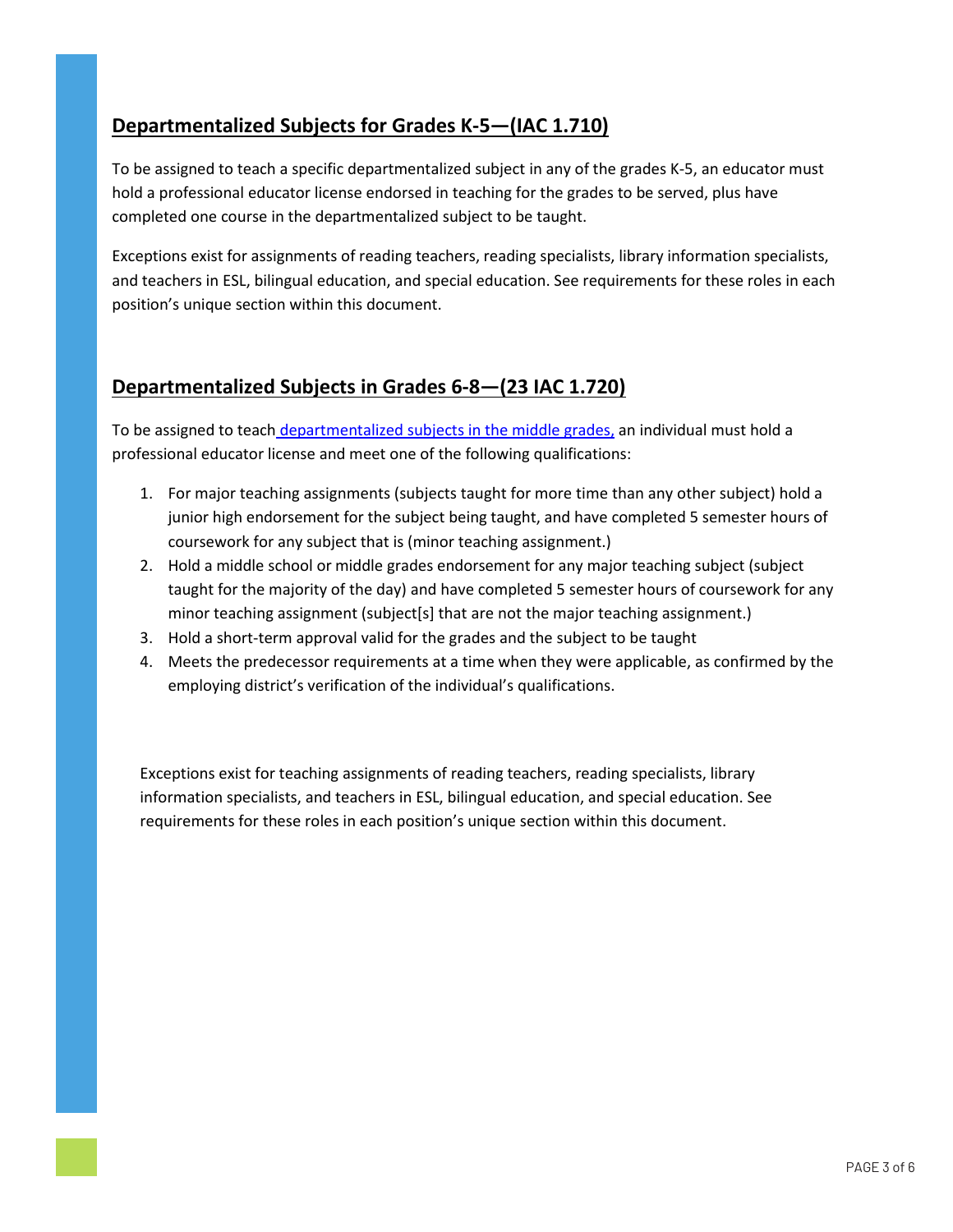### **Departmentalized Subjects in Grades 9-12—(23 IAC 1.737)**

To be assigned to teach [a specific subject in any of the grades 9-12,](https://www.isbe.net/Pages/Professional-Educator-License-Teaching-Endorsements.aspx) an individual must hold a professional educator license and meet one of the following qualifications:

- 1. Hold an endorsement valid for the grades and subject to be taught.
- 2. [Meets the predecessor requirements at a time when they were applicable, as confirmed by the](https://www.isbe.net/Documents/ONEARK.pdf) [employing district's verification of the individual's qualifications](https://www.isbe.net/Documents/ONEARK.pdf)
- 3. Hold a [short-term approval valid](https://www.isbe.net/Pages/educator-licensure-approvals.aspx) for the grades and subject to be taught.

Exceptions exist for assignments of reading teachers, reading specialists, library information specialists, and teachers in ESL, bilingual education, and special education. See requirements for these roles in each position's unique section within this document.

#### **Bilingual Education—(23 IAC 1.780[a])**

To serve as a bilingual education teacher, an individual must meet one of the following requirements:

- 1. Hold a Professional Educator License  $+$  [a bilingual endorsement](https://www.isbe.net/Pages/Subsequent-Teaching-Endorsements.aspx)  $+$  qualify to teach the subject and grade range to be taught (see specific subject in this document).
- 2. Hold an [Educator License with Stipulations endorsed for Transitional Bilingual Educator \(TBE\)](https://www.isbe.net/Pages/Educator-License-with-Stipulations.aspx) with a bilingual endorsement specific to the language of instruction.
- 3. Hold an Educator License with Stipulations endorsed for [Visiting International Educator](https://www.isbe.net/Pages/Educator-License-with-Stipulations.aspx) and have passed the English Language Proficiency test.

### **English as a Second Language (ESL)—(23 IAC 1.780[b])**

One of the following is required: To teach in any of the grades 7-12:

- 1. Hold a professional educator license with an English as a Second Language (ESL) or English as a Second Language (ENL) endorsement for the grades to be taught.
- 2. Hold an [Educator License with Stipulations endorsed for Visiting International Educator](https://www.isbe.net/Pages/Educator-License-with-Stipulations.aspx) [and](https://www.isbe.net/Pages/Subsequent-Teaching-Endorsements.aspx) [have passed the English Language Pro](https://www.isbe.net/Pages/Subsequent-Teaching-Endorsements.aspx)ficiency test.

#### To teach in any of the grades PK-6:

- 1. Meet either of the two requirements above, or
- 2. Hold a professional educator license endorsed for bilingual education, or
- 3. Hold a professional educator license endorsed for ENL with a language designation (e.g. ENL-Spanish.)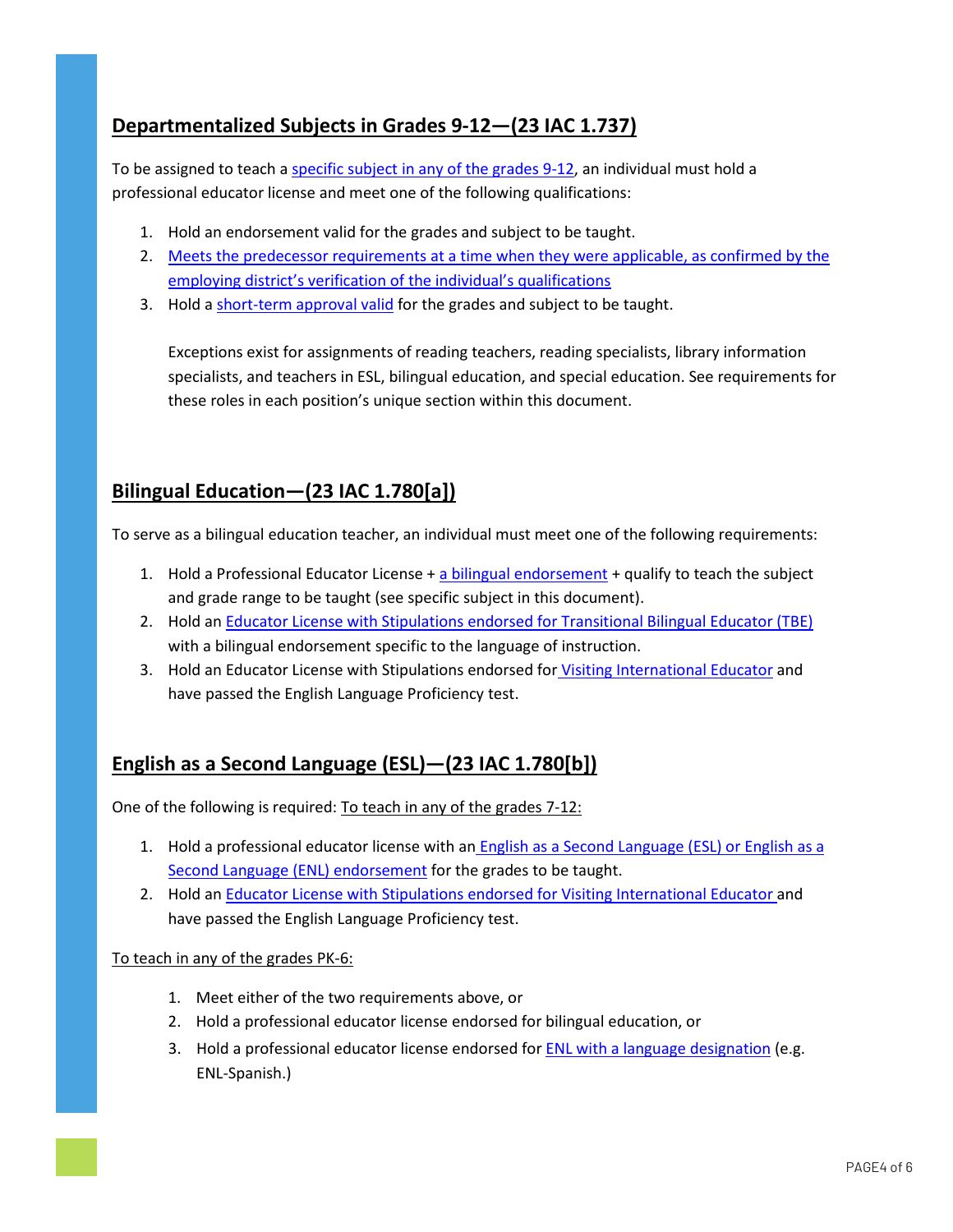### **Library Information Specialist— (23 IAC 1.755)**

To provide library and audio-visual services to students as a library information specialist, an individual must hold a professional educator license valid for the grade levels of students to be served and meet one of the below requirements:

- 1. Hold an endorsement for [library information specialist,](https://www.isbe.net/Pages/Subsequent-Teaching-Endorsements.aspx) media, or library science.
- 2. If licensed prior to July 1, 2004, 16 semester hours of coursework in the content area.
- 3. Hold a short-term approval for library information specialist.

#### **Reading Teacher and Reading Specialist— (23 IAC 1.745)**

A reading teacher endorsement is only valid for teaching reading to students; a reading specialist endorsement [is valid for teaching rea](https://www.isbe.net/Pages/educator-licensure-approvals.aspx)ding to students and providing technical assistance or professional development to other teachers.

To teach reading to students, an individual must hold a professional educator license valid for the grade levels of students to be served and meet one of the below requirements:

- 1. Hold an endorsement for [reading teacher or reading specialist,](https://www.isbe.net/Pages/Subsequent-Teaching-Endorsements.aspx) as appropriate for the assignment.
- 2. Meet the predecessor requirements at a time when they were applicable, as confirmed by the employing district's verification of the individual's qualifications.
	- a. If licensed prior to July 1, 2004, have completed 16 semester hours of coursework in the content area.
- 3. Hold a short-term approval for reading teacher or reading specialist.

#### **Special Education for Grade Kindergarten through Age 21 – (IAC 226.800[b])**

To serve as a special education teacher, and individual must meet one of the following requirements:

- 1. Hold a professional educator license endorsed fo[r LBSI, DHH, BVI, or SLP.](https://www.isbe.net/Pages/Special-Education-Requirements.aspx)
- 2. Hold a [short-term emergency approval for special education \(STE approval\).](https://www.isbe.net/Pages/educator-licensure-approvals.aspx)
- 3. To teach cross-categorical special education in PK, see the section below.